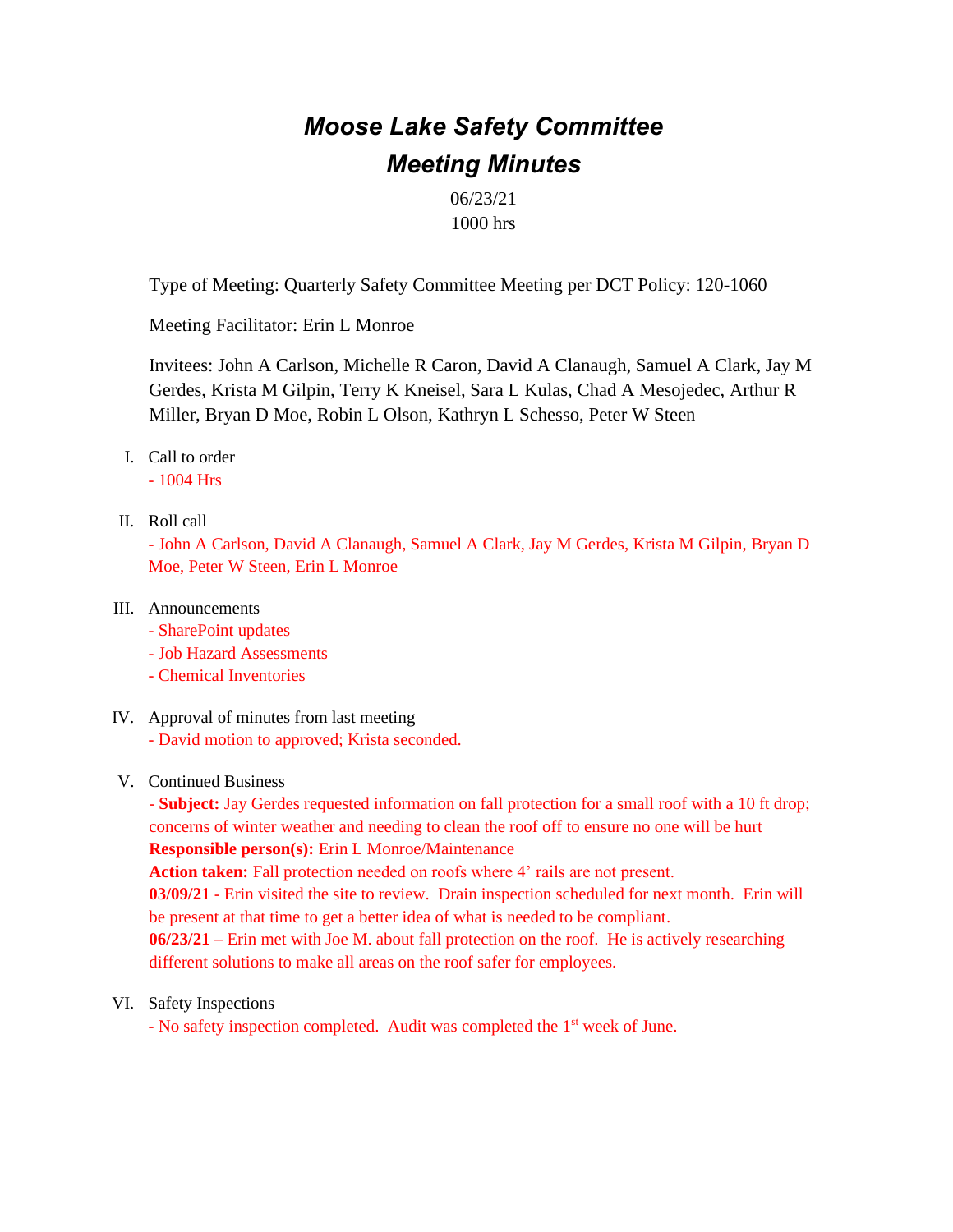#### VII. Emergency Preparedness

- a) Fire Drills
	- 1 st Shift (2 drills completed)
	- 3 rd Shift (3 drills completed)
	- No 2nd Shift drills completed
- b) Severe Weather Drills
	- No report for the severe weather drill on 04/15/21
	- Sam believes the drill occurred around 5PM as he was leaving for the day.
- VIII. Employee Injury Report
	- 4/9/21: Client attacked SC after waking up from surgery.
	- 4/14/21: Staff hit by door when food cart exited abruptly.
	- 06/2/21: Staff injured ankle during emergency response drill.

# IX. Client Injury Report

- 35 client injuries reported via Phoenix. Notable injuries included:
	- \* 04/09/21: Client slipped and fell while working in the kitchen.
	- \* 04/10/21: Client sustain a laceration on his finger from a knife while working in the kitchen.
	- \* 04/21/21: Client cut his finger while working in the kitchen. Follow up email was sent to kitchen management.
	- \* 05/11/21: Client fell near the showers and was unresponsive for a period of time. Low blood sugar appears to have contributed to the fall.
	- \* 05/13/21: Client slipped and fell in the shower, causing him to lose consciousness shortly after.
	- \* 05/21/21: Client ingested food containing an ingredient he was highly allergic to.
	- \* 06/03/21: Client slipped and fell while using the restrooms.
	- \* 06/09/21: Client slipped and fell in the shower.
	- \* 06/09/21: Client had his finger slammed in a door.
	- \* 06/18/21: Client slipped and fell in the shower.
	- \* 06/18/21: Client slipped on water and fell hitting his head.
- X. Product/Equipment Recall
	- No significant recalls to note.

## XI. Infection Control

TB latent infections being noted since switching from skin testing to blood testing. Health department has been notified. No cause for concern at this time.

- a) COVID Updates
	- 0 new cases in several months!
	- Clients at 90% vaccination rate
	- Staff at 56% vaccination rate due to vaccine hesitation. *Erin requested to hear from staff via*